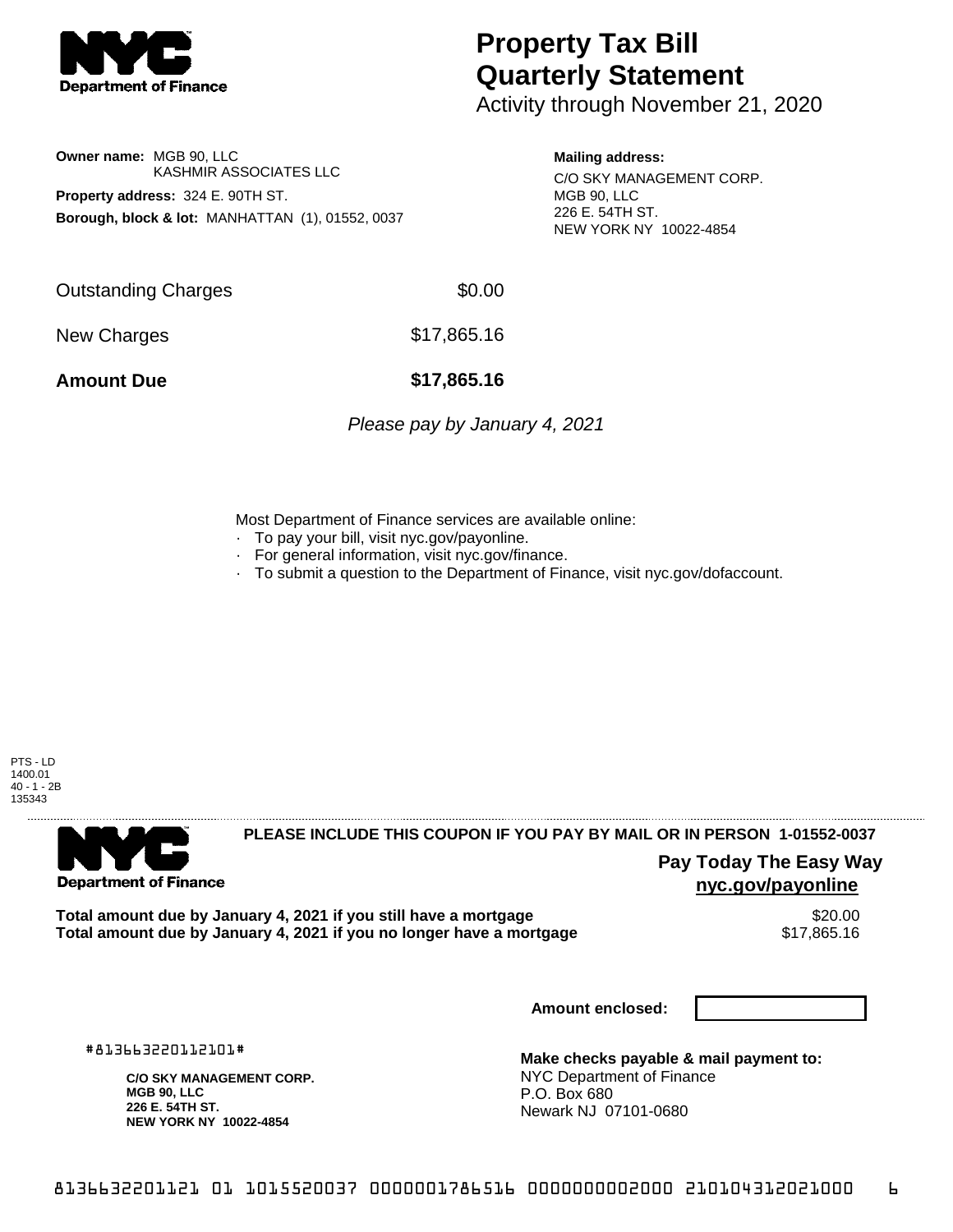

# **Previous Charges Amount Total previous charges including interest and payments \$0.00 Current Charges Activity Date Due Date Amount Amount**

| <b>Finance-Property Tax</b>                     |                      | 01/01/2021 |                           | \$22,790.10   |
|-------------------------------------------------|----------------------|------------|---------------------------|---------------|
| <b>Adopted Tax Rate</b>                         |                      |            |                           | $$-756.16$    |
| <b>SCRIE Credit Applied</b>                     | 11/13/2020           |            |                           | $$-4,188.78$  |
| <b>Rent Stabilization</b>                       | # Apts               |            | <b>RS</b> fee identifiers |               |
| <b>Rent Stabilization Fee- Chg</b>              |                      | 01/01/2021 | 10235300                  | \$20.00       |
| <b>Total current charges</b>                    |                      |            |                           | \$17,865.16   |
| <b>Overpayments/Credits</b>                     | <b>Activity Date</b> | Due Date   |                           | <b>Amount</b> |
| Refund Available                                |                      | 02/18/2020 |                           | $$-4,137.48$  |
| Total overpayments/credits remaining on account | \$4,137.48           |            |                           |               |

You must apply for a refund or a transfer of credits resulting from overpayments within six years of the date of **the overpayment or credit. Please note that overpayments and credits are automatically applied to unpaid taxes.**

| How We Calculated Your Property Tax For July 1, 2020 Through June 30, 2021 |                      |              |  |  |
|----------------------------------------------------------------------------|----------------------|--------------|--|--|
|                                                                            | Overall              |              |  |  |
| Tax class 2B - 7-10 Unit Residentl Rental Bldg                             | <b>Tax Rate</b>      |              |  |  |
| Original tax rate billed                                                   | 12.4730%             |              |  |  |
| New Tax rate                                                               | 12.2670%             |              |  |  |
| <b>Estimated Market Value \$5,091,000</b>                                  |                      |              |  |  |
|                                                                            |                      | <b>Taxes</b> |  |  |
| <b>Billable Assessed Value</b>                                             | \$367,076            |              |  |  |
| Taxable Value                                                              | \$367,076 x 12.2670% |              |  |  |
| <b>Tax Before Abatements and STAR</b>                                      | \$45,029.24          | \$45,029.24  |  |  |
| Annual property tax                                                        |                      | \$45,029.24  |  |  |
| Original property tax billed in June 2020                                  | \$45,785.40          |              |  |  |
| Change In Property Tax Bill Based On New Tax Rate                          | $$-756.16$           |              |  |  |

#### **Home banking payment instructions:**

- 1. **Log** into your bank or online bill pay website.
- 2. **Add** the new payee: NYC DOF Property Tax. Enter your account number, which is your boro, block and lot, as it appears here: 1-01552-0037 . You may also need to enter the address for the Department of Finance. The address is P.O. Box 680, Newark NJ 07101-0680.
- 3. **Schedule** your online payment using your checking or savings account.

#### **Did Your Mailing Address Change?** If so, please visit us at **nyc.gov/changemailingaddress** or call **311.**

When you provide a check as payment, you authorize us either to use information from your check to make a one-time electronic fund